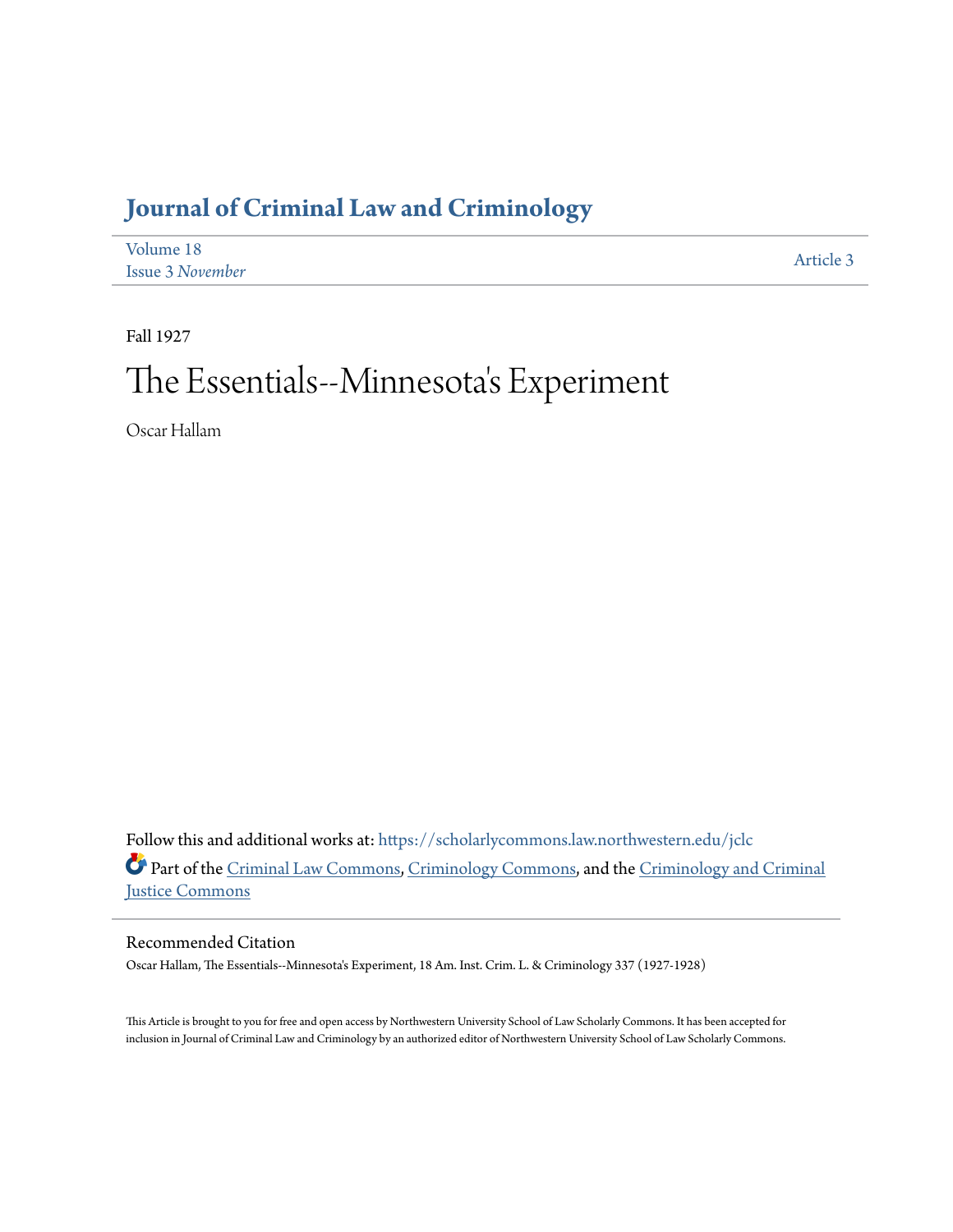## "THE ESSENTIALS--MINNESOTA'S EXPERIMENT"

#### OSCAR HALLAM<sup>2</sup>

The past year has shown some progress in the contest between the great mass of people we call society, as one contender, and the predatory individual we call the criminal, as the other.

Such a game is not to be won by chance. It is to be won only by intelligent activity. Those who have interested themselves in the matter officially and otherwise, have had to encounter: the man alarmed, who has the notion that the danger overwhelms us, and that our handling of it is a disgrace, but who brings no remedy; the sensationalist, who exploits such facts as may be necessary to make a good story; the man who conceives that the problem has been solved somewhere and that the solution here is to transplant a remedy already found; the man of smug content, who insists there is nothing wrong, no crime wave as he puts it, and no crime problem. Perhaps all these serve some useful purpose to the extent that they keep public interest from flagging, but the real service will be rendered by those who see a real, present, home problem, who search for the plain and unvarnished facts as a basis for action, and who calmly study plans, not for sensation, but for progress. These will not always get front page headlines, but after all, their efforts will, in the long run, contribute much to real, constructive progress.

There has been in the past year a great amount of work of this character, and it has brought its result. Specific review of the efforts of organized groups, official and otherwise, will be given by presentation that will follow me. They embrace the work of legislatures, crime commissions, bar associations and other civic groups. These pronounced activities ate not the pursuit of a fancied problem. It is no battle with windmills. They are the result of a confirmed opinion of thoughtful men, based on facts, that we are confronted with a sizable problem, that there is too much crime in the country, that too many criminals go unwhipped of justice, and all in all, that we are not coping adequately with the problem.

<sup>&</sup>lt;sup>1</sup>Read at the meeting of the Section of Criminal Law of the American Bar Association at Buffalo, August **30,** 1927.

<sup>-</sup>Chairman of the Section of Criminal Law of the American Bar Association.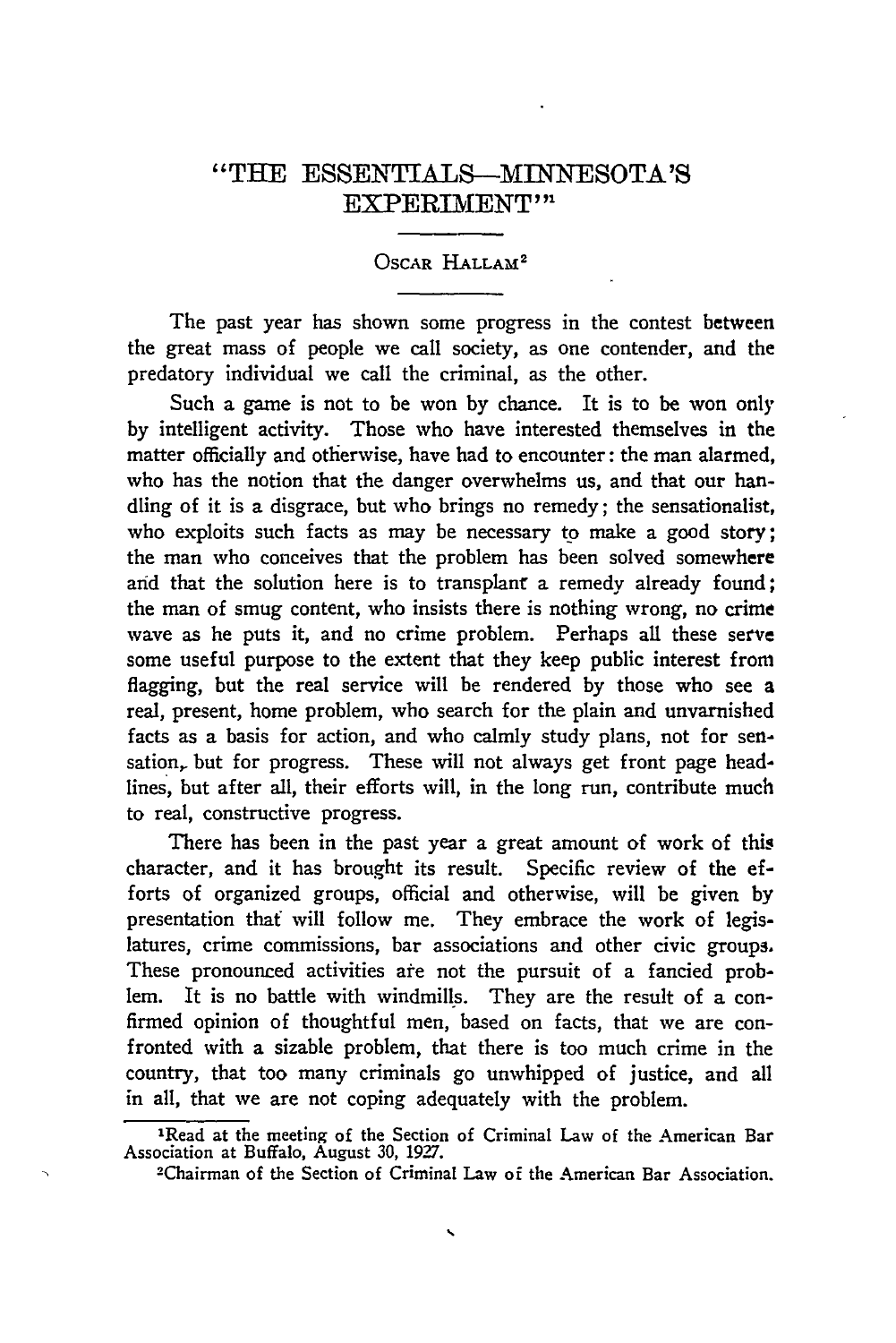All this is nothing new. Nearly 50 years ago (1878), the statement was made at the annual meeting of the National Conference of charities that "statistics show that crime is constantly increasing. that prisons of all kinds are everwhere crowded, that nearly onefourth of their inmates are re-committable." and that "since the Civil War crime has everywhere rapidly increased, and in some states it is estimated that it has doubled."

#### *Figures Unsatisfactory*

It is difficult to get any close analysis of the situation from figures. Statistics of crime are always unsatisfactory. The best records of crimes committed are but an approximation. There may be difference of opinion for example as to whether a particular violent death was due to homicide or some other cause.

Federal statistics of homicide for about 90% in population of the country, indicate nearly 10,000 a year. Mr. Frederick L. Hoffman, a recognized statistician, compiling his figures on a different basis, estimates the number at 12,000. We can be reasonably sure of this, that there are in the United States an average of about 30 homicides every day, probably 10 times as many in proportion to population as in England. It is common, however, to find wide variation in localities. It often puzzles us to determine the cause of these variations. Difference in methods of administration of justice does not explain, for often there is no substantial difference. For example, it is hard to explain why there should have been 2 homicides in Jersey City and **26** in Newark in the same year-less in Jersey City in proportion to population than in London; or why there should be 1 in Grand Rapids and 26 in smaller Youngstown; or why there should be 20 among the combined populations of Fall River, Grand Rapids, New Bedford, Lowell, Yonkers, Springfield, Mass., and Worcester, and 208 in Detroit with about the same population; or 11 in Milwaukee and **73** in smaller Cincinnati; or 13 in Seattle, 30 in Minneapolis, 34 in Omaha, 131 in Kansas City; or **50** in Wisconsin, 223 in Indiana, 445 in Tennessee and 553 in Georgia; or 21 in Maine, New Hampshire and Vermont, with a combined population of one and a half million, and 355 in Florida with a population of about a million.

If we had statistics of other crimes committed, we should probably find similar variations. Differences in race and national origin may account for some of the variations, but they are entirely in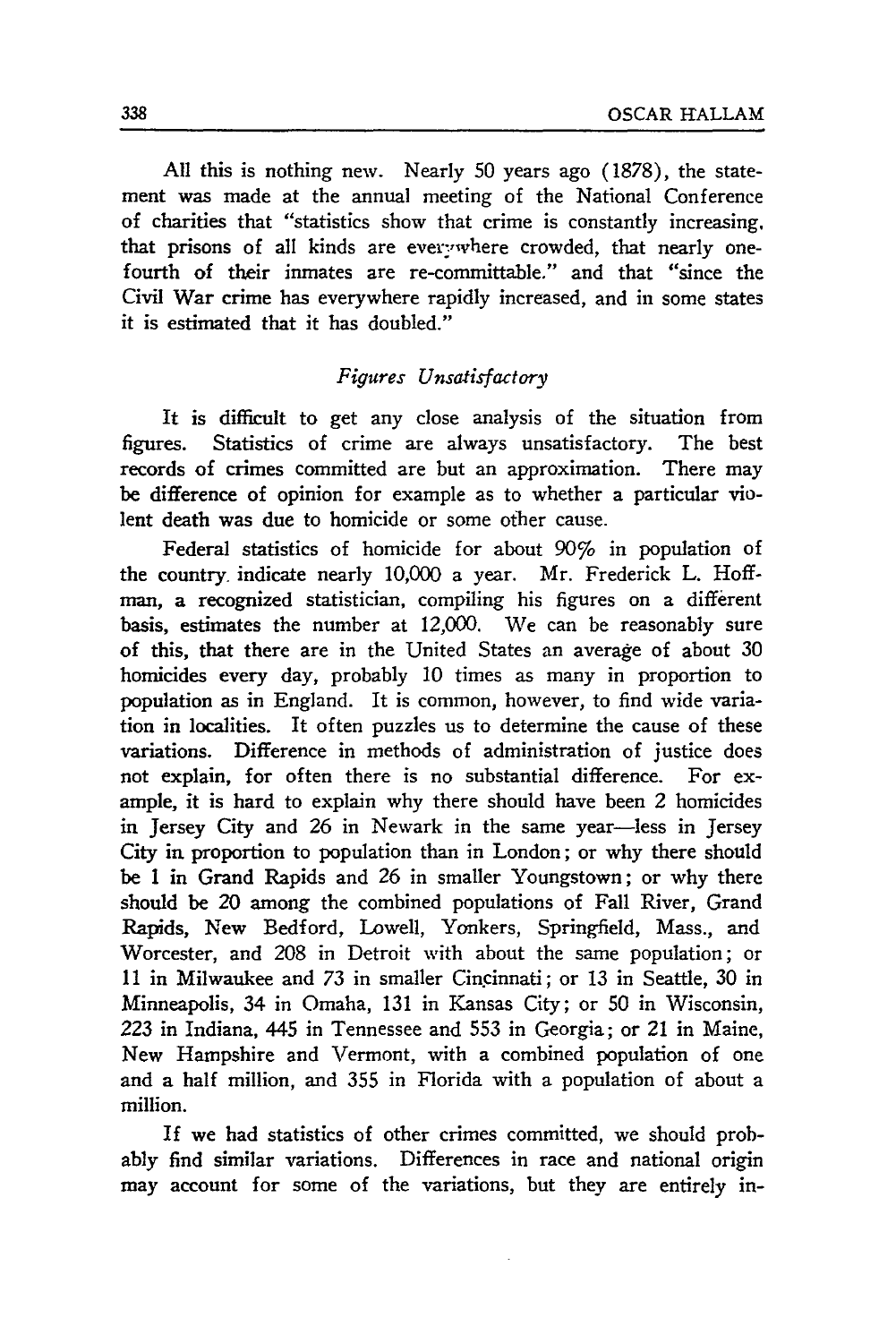adequate to account for all. But with all this confusion we return to the undisputed fact that we have a grave crime problem.

#### *The Agencies Dealing zwith Crime*

We have three classes of agencies in dealing with crime. *First,* those relating to detection and arrest; *Second,* those relating to legal procedure embracing the courts and the prosecutors; *Third,* those relating to punishment.

Of these three the second is the best organized and most efficient. I do not mean that courts have no problem of improvement. They are handicapped **by** many freakish and antiquated laws. There is room for pruning in procedural methods. There is room for elimination of a good deal of tedium and wastefulness in drawing- juries and receiving evidence. A delay of six years between the verdict and the close of the case, as in the Sacco-Vanzetti case, is a calamity. But none the less, as an average proposition, the process of trial better fulfills its purpose than the process of capture or the process of punishment. The number of guilty men who escape prosecution is much greater than the number who escape through the meshes of inefficient legal procedure.

#### *Our Greatest Shortcoming*

Our greatest shortcoming is in the matter of detection and arrest. This problem has been made increasingly difficult **by** high speed cars and hard roads as means of escape, and also by the modern habits of up-to-date criminals. Instead of frequenting the old-time haunts of criminals, they live in residential districts of cities and assume an **air** of every day respectability.

The problem of detection is a far more difficult one than the problem of apprehension. **Of** course, there are many identified criminals at large who are in the "wanted" class: that is, whose crimes are known, but who have managed to escape arrest. But the number of those who escape detection altogether is much larger. This difficulty is not peculiar to the United States. In England the statistical branch of the Home Office in 1924 reported that "it seems that the proportion of persons practical and skilled enough to avoid detection is increasing."

It is impossible to tell what percentage of criminals escape arrest and hence escape prosecution, because we keep no adequate records of crimes committed. Our Chief of Police recently told me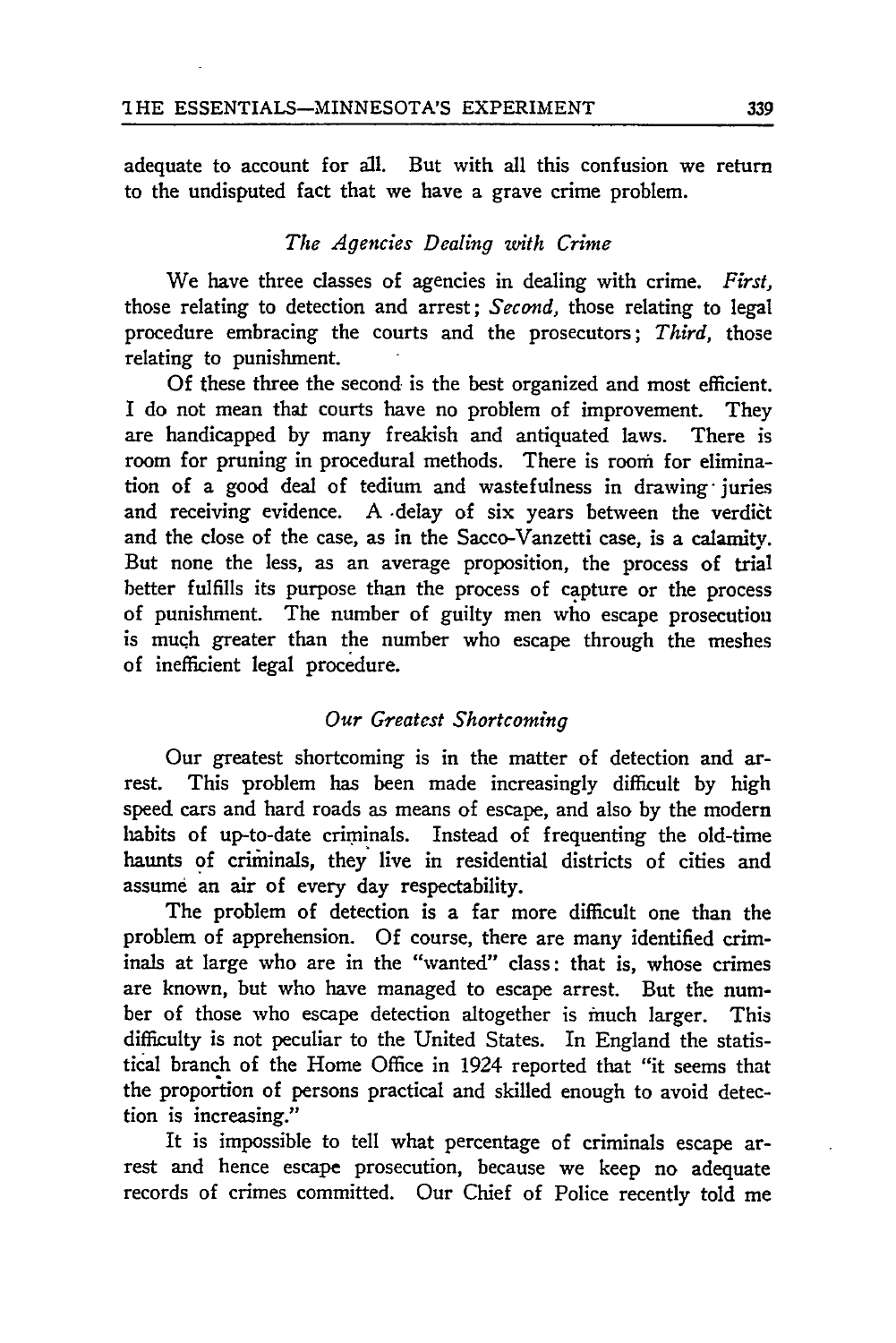that he estimated that about 25% of the major crimes are solved. Governor Hadley is authority for the statement that during one year approximately 13,000 serious major crimes were reported to the police of St. Louis; that of these only **961-** resulted in criminal prosecution. The Federal census statistics show 415 homicides in Chicago in 1924. During that year there were **252** arrests for murder and manslaughter, but of these **83** were discharged, not indicted; or the indictments were nolled, indicating that there was no sufficient evidence against them to warrant trial; 50 were acquitted; 63 were punished. In Michigan the census statistics show 547 homicides in 1923 and 1924. The Attorney General's report for the biennium ending June 30, 1924, showed 292 charges of murder and manslaughter, 83 of these dismissed, 69 were acquitted, 140 convicted. In Minnesota the census statistics show 79 homicides in 1924. The Attorney General's report for 1924 shows 42 charges of murder and manslaughter, 8 of these were dismissed, **15** were acquitted, 19 pleaded guilty or were found guilty. These figures are not very conclusive or satisfactory. It is impossible to know the merits of the acquittals or of the dismissals. But they do indicate that a very large proportion of the persons guilty of major crimes are not brought before a court for trial.

The problem of detection and arrest is in most states altogether a local problem with usually a wholly inadequate number of local police. A sheriff for each county and a police department for each municipality, without any provision for concert of action, is the rule. Only a few have any organized force of peace officers, or any cooperative action.

#### *Minnesota's Bureau of Criminal Apprehension*

Minnesota has recently established a bureau of criminal apprelhension. The bill establishing it creates a bureau attached to the office of the Attorney General, but under the full control of a superintendent appointed by the Governor. The functions of the bureau are:

To install a system of identification of criminals, including finger print system and the Bertillon measurements, photographs and other methods. All sheriffs and the police in cities of the firsf class are empowered under certain conditions to take such finger prints-this information to be available to courts and county attorneys in disposing of criminal cases, as well as to peace officers; to furnish assistance to county sheriffs in co-ordinating their work with other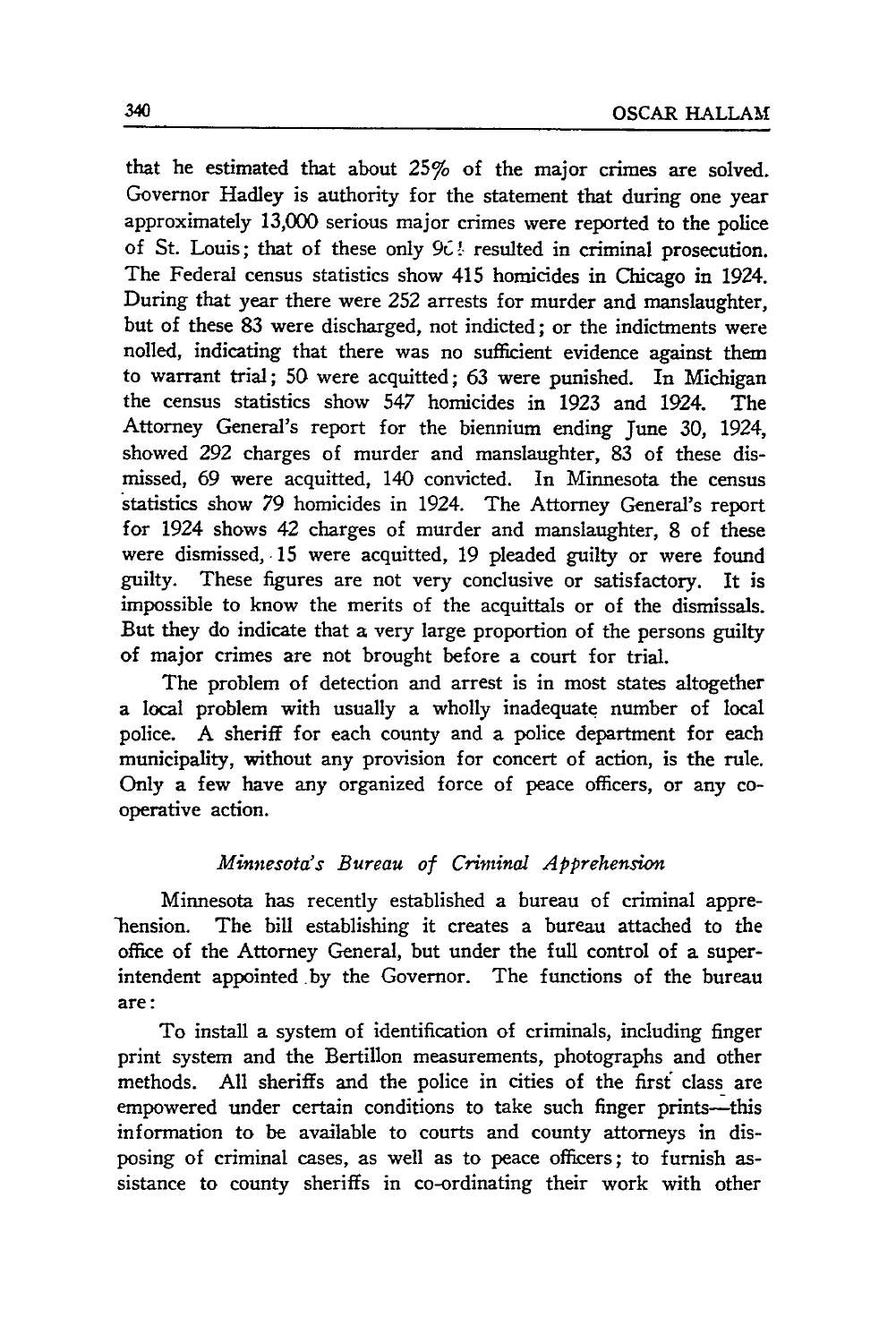peace officers, in promoting greater efficiency in detecting and apprehending criminals, and, in enforcing the criminal laws of the state; to require of peace officers the keeping of records of all felonies reported or discovered and of all warrants of arrest for felonies; the making of reports of the same upon such forms as the superintendent may prescribe; and the making of reports to the bureau of all such crimes as the superintendent may require, to require of clerks of courts reports in regard to the prosecution of criminal cases, to require from officials of state penal institutions finger prints, Bertillon measurements and criminal records of all prisoners in their charge, and to require of the Board of Parole and Pardons information as to discharge and period of service of prisoners; to broadcast **by** mail, wire or wireless to peace officers such information as to wrong doers and other intelligence as may help in controlling crime; to provide police schools from time to time and at convenient centers for training peace officers in their powers and duties and in the use of approved equipment and methods for detection, identification and apprehension of criminals. This legislation is supplemented by another passed by the same legislature, giving county sheriffs the power to pursue a criminal and make arrest in any county in the state.

steps have been taken to carry this legislation into effect. The central bureau has been organized by appointment **by** the Governor of an efficient superintendent. The details of the organization are in progress and are well in hand. A bureau of identification has been established under the supervision of a finger print and Bertillon expert of long experience and wide reputation, and it will be a clearing house for all police records, finger prints, Bertillon records and photographs of criminals captured all over the United States. The Department has taken steps to provide expert investigators stationed at the Capitol, who will be dispatched to the scene of any robbery or murder in the state to assist the local peace officers in apprehending criminals: steps have also been taken to provide a school for sheriffs and police officers where they will be instructed in Bertillon and finger print methods, the science of police photography and modem police methods. On discovery of a murder or robbery, local police may call the central bureau over long distance phone and immediately a description of the bandits and their automobiles will be broadcast to every peace officer in the state. In a short time local officers will cover roads leading from the town in which the robbery occurred, Twin Cities' police will place guards on all avenues leading into and out **of** the cities, and officers from other counties will search high-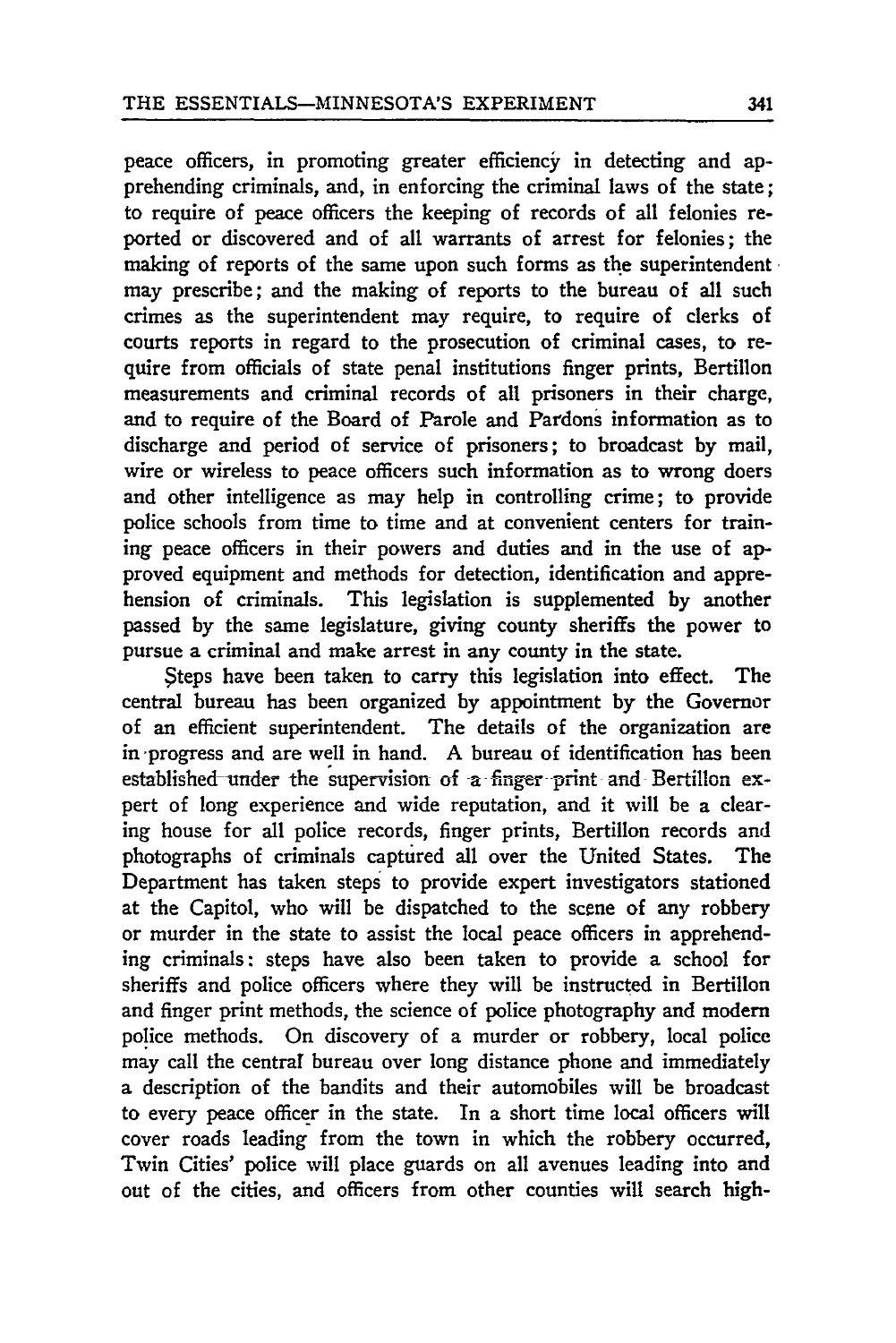ways on which the bandits may have travelled in making their escape. Expert detectives, with photographs of known bandits and other identification data, will, if necessary, be rushed to the scene of the crime. They will arrive while .he details of the crime are fresh in the minds of eye-witnesses and they will bring to bear their ability and experience in running down the perpetrator. The bureau will especially take care of the cases where criminals with records are arrested in towns which have heretofore had no means of identification of the person arrested.

**The** Bureau will have very limited authority over local officials and much will deperid on the will to co-operate. The Minnesota Police Association, composed of more than **1,000** police and sheriffs throughout the state, has pledged the State Bureau its utmost support. In fact, this Association has for some years recommended some of the plan embodied in the act. The system organizes previously unorganized units, insures advanced methods of dealing with crime, and greater publicity and better records and statistics of crime and criminal prosecution. The legislation will need perfecting from **time** to time, **but** it should develop into an effective system which will substantially aid in handling the problem of detection and arrest of criminals. This legislation was part of a program recommended **by** a Crime Commission appointed **by** the Governor. Reference will be made to the balance of the program **by** a later speaker. Nebraska has employed a similar system for several years with very worthwhile results.

#### *The Function of Punishment*

The function of punishment was formerly vested in judges; when the jury convicted, and when the prisoner pleaded guilty, the judge fixed the term. Now, in all but seven states, some form of indeterminate sentence is in vogue, and in four of these there exists what amounts to the same thing, the power of parole. This means that the judge no longer fixes the punishment. The sentence is determined, that is, the punishment is fixed **by** a non-judicial official or board.

Both probation and parole have been largely extended in recent years, although not to the same degree as has been the case in England. In 1924 in England the courts of summary jurisdiction released without imprisonment or fine more than one-half of the persons found guilty of indictable offences. The superintendent of the statistical branch of the Home Office in 1924 attributed the increase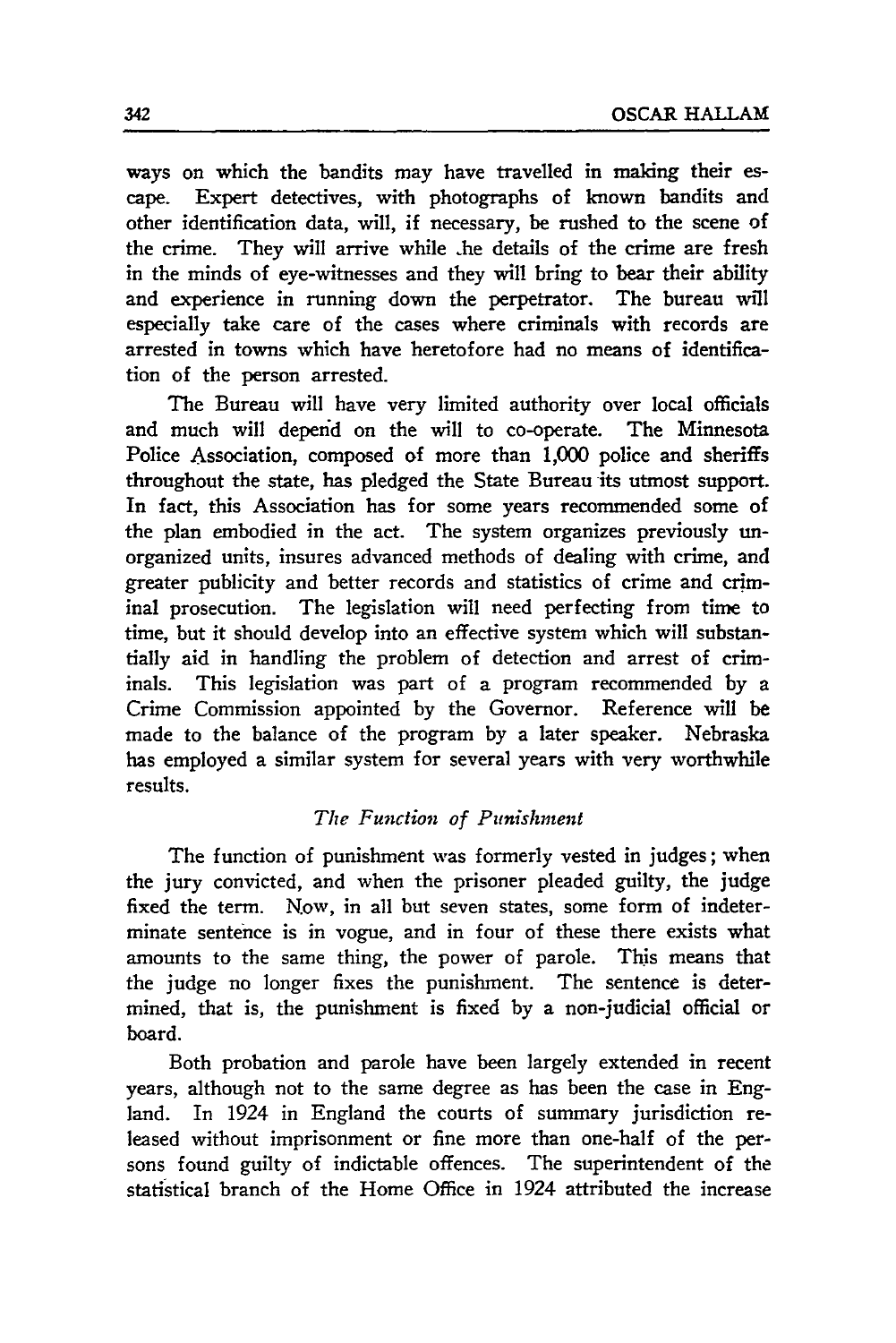in the number of persons skilled enough to avoid detection to the fact "that persons of this type when convicted receive nowadays more lenient sentences than formerly."

I would not say that in the United States the process of probation and parole has, as an average proposition, been overdone, but I would say that these processes have not been scientifically worked out, and that there is not enough discrimination between grave offenders and minor offenders in the amount of punishment imposed. We sometimes deal too harshly with the mild offender while too gently with those guilty of atrocious crimes. As to the former, it has been well said that "punishment swift, sure and light is far more effective than punishment long delayed and unduly severe."

The repeater presents a grave problem. It has been estimated that only 25% of all prisoners are habitual criminals, but that they commit 75% of all crimes. This estimate is doubtless a rough approximation but we know the facts are ominous. Figures show that in Massachusetts in 1922, out of 9,219 inmates of the jails, 59% had served previous sentences. In 1923, out of a total of 10,818 commitments in Pennsylvania, 4,423, or 40.9%, admitted previous commitment, with 15% admitting ten or more commitments. The confirmed repeater has become a professional who regards imprisonment only as an interruption of an established business, and the protection of society requires that he be segregated or kept under surveillance.

I would say also that not enough attention has been paid, in the matter of probation and parole, to the mental condition of the prisoner. The criminal insane are perhaps the most dangerous menace to society. Many prisoners are on the border line, with increasing tendency toward both insanity and crime. There is the utmost necessity for the detention or supervision of those who by mental deficiency are liable to continue in a criminal career.

### *The Indeterminate Sentence*

The indeterminate sentence is the product of the thought of the best students of the subject, and the experience we have had demonstrates its value as a system. The system carries with it the necessity of some official or body vested with the power to end, that is, to fix, the sentence and to administer at the same time the powers of probation and parole.

There' is no uniformity of system. Usually the function is a side issue imposed upon executive or administrative officers who have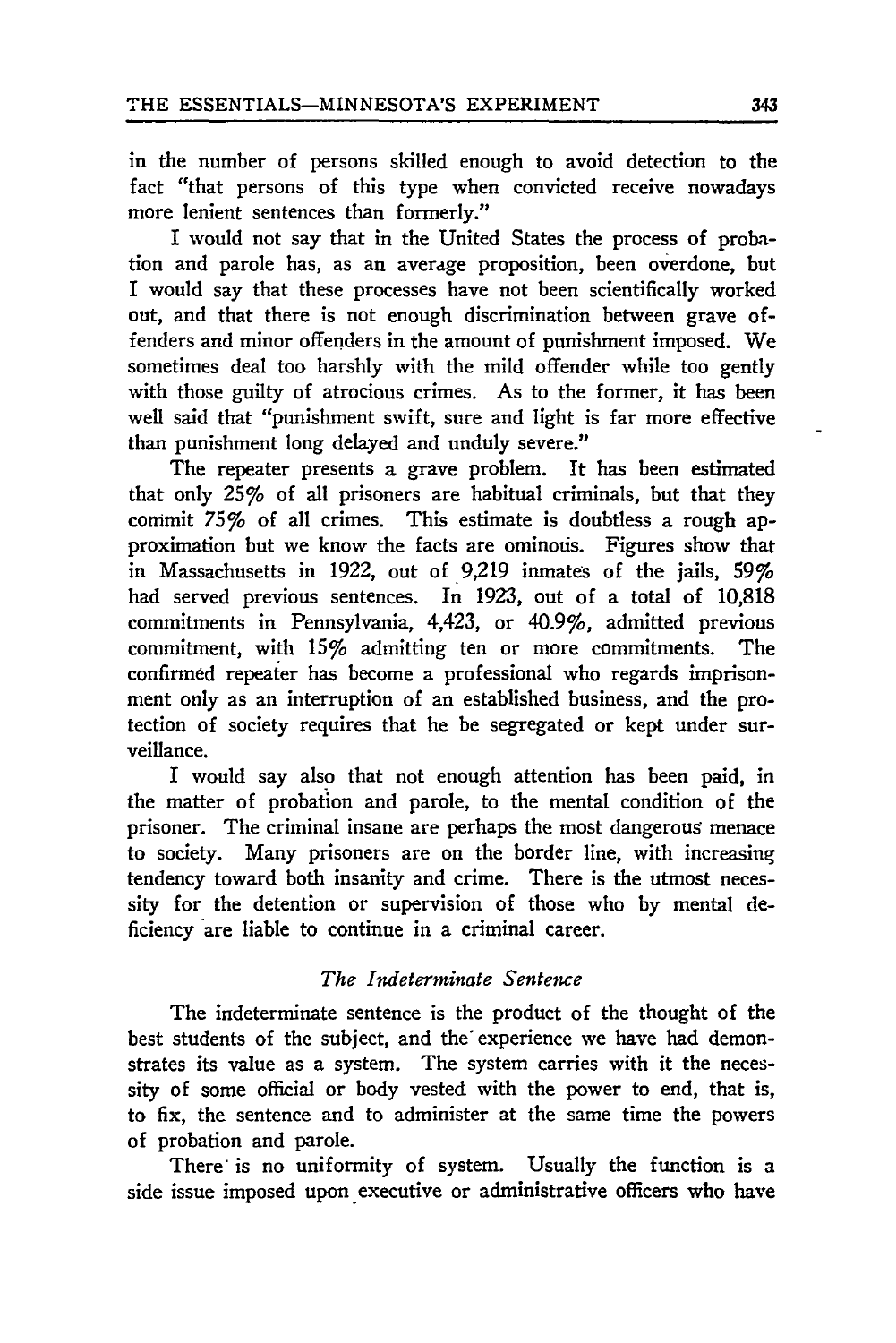other full time duties to perform. In sixteen states the Governor exercises the power; in nine others the power is exercised by a board of which the Governor is a member. In ten the power is exercised by a board made up of various ofifiials with other full time duties; for example, in one case the Attorney General, Secretary of State and State Auditor, and in another the Superintendent of Public Instruction, Attorney General and a third member chosen by these two. In eleven the power is vested in the Prison Board. In only three is the power vested in a board with no other function to perform. In ten others one or more members of the board are citizens, with no other official duties.

By vesting this power in a state official board of punishment and parole we can get the advantage of greater uniformity and equality of punishment for offenders of the same class and the advantage of affording ample time for investigation before the term is fixed. But we cannot expect to get the best service by committing this important judicial function as a side line any more than we could expect to get best service by so committing other judicial funccommitting this function to a board with no other duties and at least one member of which shall give to this most important work his undivided time and attention. I concur fully in the recommendation recently made by the crime commission of New York state, which reads as follows:

"In order that the parole system may be freed from its present defects, we recommend that a sharp distinction be made between true parole of a man on indeterminate sentence and the release of hardened second and third offenders prior to the serving of their full time by commutation of sentence.

"In order that parole may have a fair trial, we strongly recommend that the legislature appropriate a sufficient sum of money to pay for a full-time parole board, equipped with a sufficient staff of parole officers to entirely and satisfagtorily handle every man released on parole on an indeterminate sentence."

#### *The Making* cf *Criminals*

No legislation and no system of procedure or mode of punishment will altogether prevent crime. Its existence depends upon many tendencies and conditions some of which we cannot control. I have mentioned things which seem to me to be essential in dealing with crime after it is committed. We are only beginning to give practical consideration to the prevention of the commission of crime.